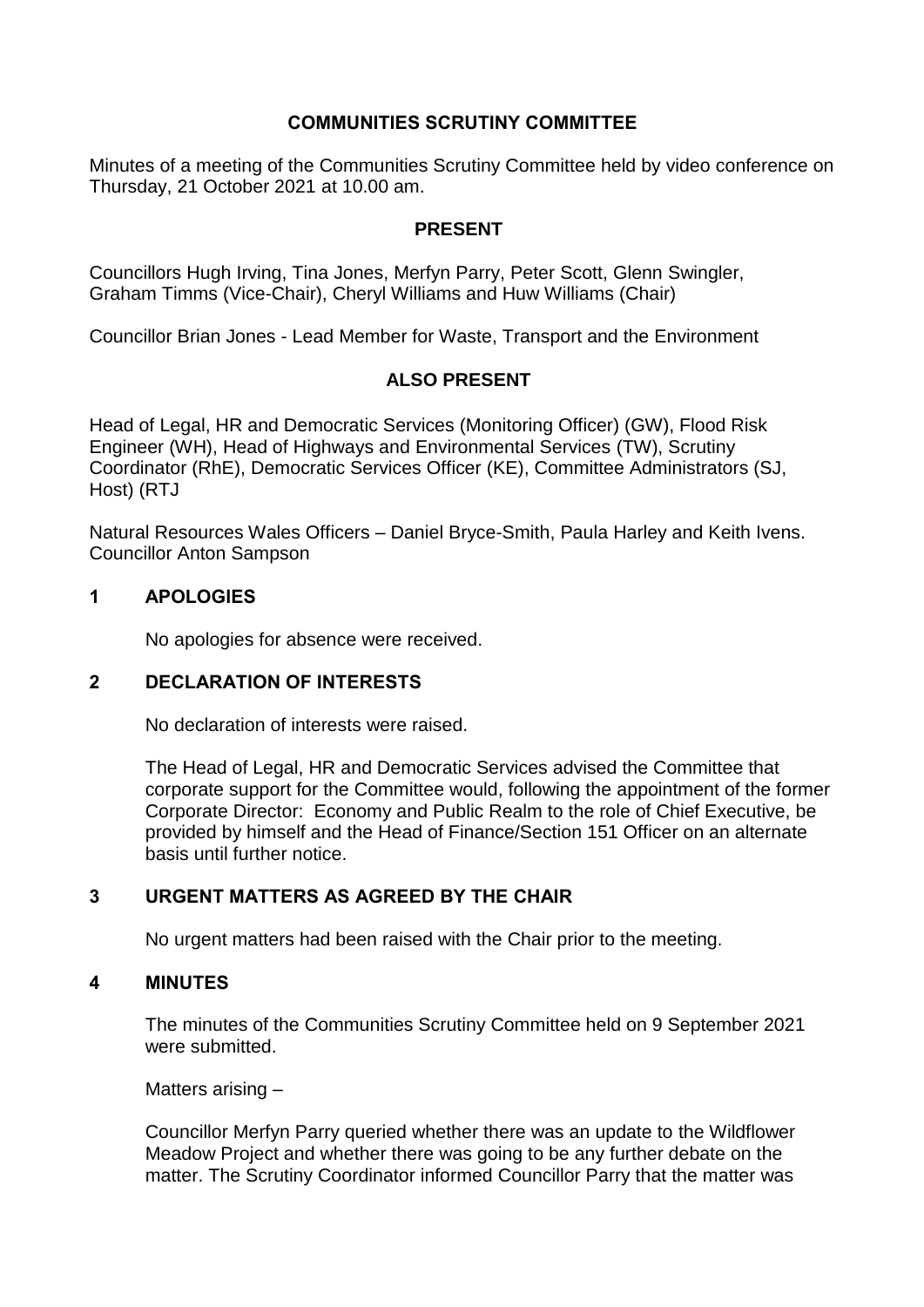included on the forward work programme for September 2022, however would communicate with officers and see if a written report could be circulated to members of the committee.

*RESOLVED that the minutes of the meeting held on 9 September 2021 be received and approved as a correct record.*

## **5 SECTION 19 FLOOD INVESTIGATION REPORT INTO THE FLOOD EVENT ON 20TH JANUARY 2021**

The Lead Member for Waste, Transport and the Environment alongside the Head of Highways and Environmental Services and the Flood Risk Engineer presented the 20th January 2021 Flood Event – Section 19 Flood Investigation Report (previously circulated).

During their introduction they explained that between 18th and 20th January 2021, Storm Christoph brought strong winds, heavy rain and snow, with the most intense rainfall occurring over North Wales and northern England, bringing localised flooding to many areas. The Met Office reported that 50 to 100mm of rain fell widely across Wales and north-west England, with over 100mm across upland areas of Wales. Denbighshire experienced the effects of this Storm, with heavy and prolonged rain flooding around 67 homes and 6 businesses on the 20th January. The majority of the flooding was from main river sources. Natural Resources Wales (NRW), as the relevant flood risk management authority for main rivers, had carried out its own flood investigations. NRW's flood investigation reports were included as appendices to the overarching investigation report.

Denbighshire County Council, as a Lead Local Flood Authority, had a duty under Section 19 of the Flood and Water Management Act to investigate flooding in its area.

The purpose of the investigation report was to address the following key questions:

- Why did the flooding happen?
- How likely it was for that scale of flooding to happen again?
- What improvement actions were needed to ensure flood risk in the County was appropriately managed in future?

Prior to commencing the discussion, the Chair advised the Committee that the Flood Risk Management and Riparian Land Ownership Task and Finish Group, which was currently examining flood matters and land ownership issued had realised that these were extremely complex areas. Organisations such as NRW and the Council were risk management authorities, however they were very rarely the landowners whose responsibility it was to ensure the maintenance of rivers and watercourses that traversed their land.

In response to Committee members' questions the following details were provided:

 NRW officers clarified that landowners as riparian owners were responsible for maintaining rivers within their land boundaries. Denbighshire County Council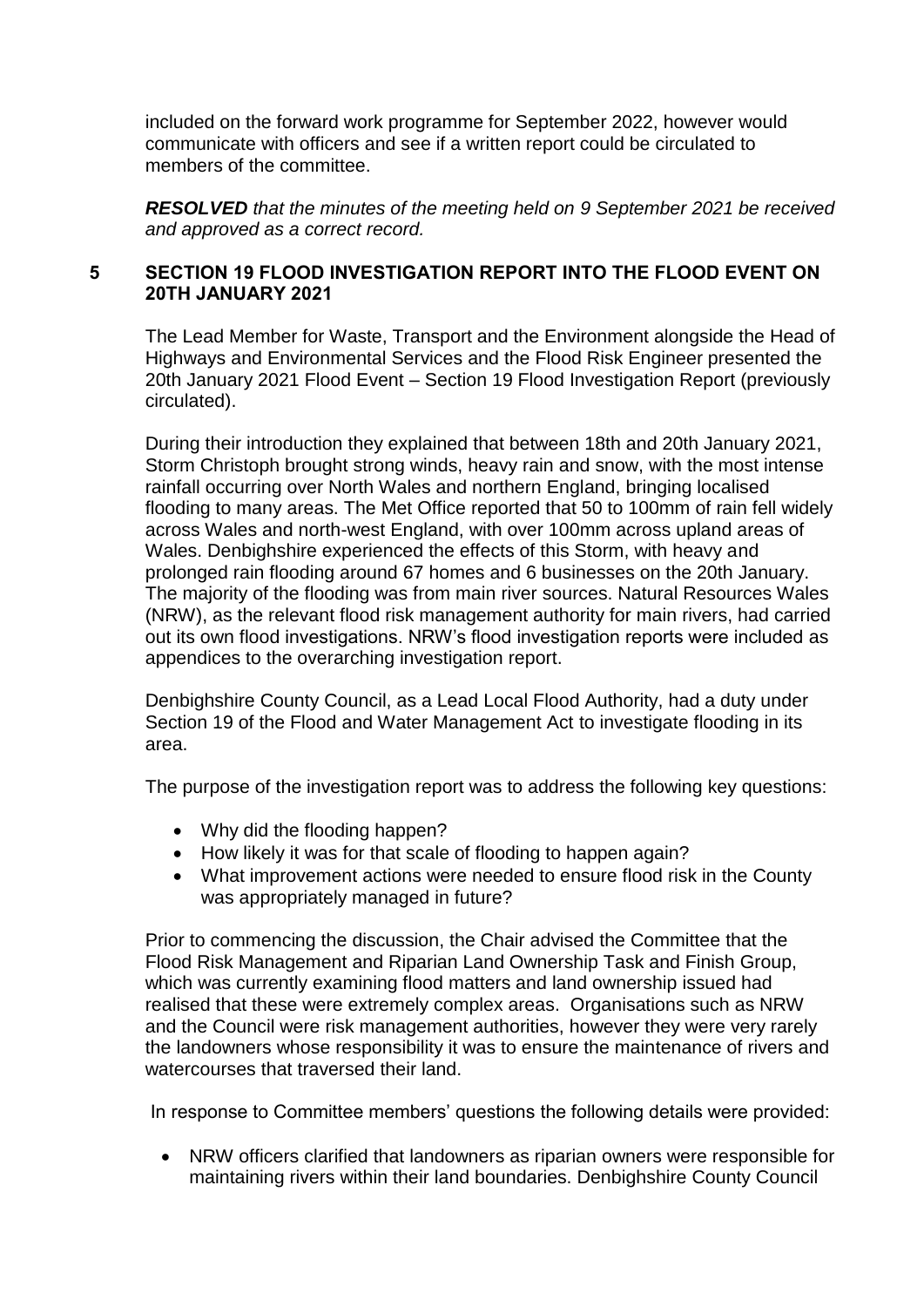(DCC) and NRW were flood risk management authorities, with NRW being responsible for main rivers and larger watercourses and DCC being the risk management authority of ordinary watercourses.

- NRW and DCC could use their powers to carry out works on waterways for the purpose of alleviating potential flood risks. If a landowner wished to carry out work they were legally allowed to, however this work would need to ensure there was no detrimental effect on nature, the river's ecosystem or o other people. Flood Risk Activity Permits (FRAPs) would be required prior to any works being carried out.
- It was noted that Llanynys had been omitted from the report, the local member requested that Llanynys be included in the report, as he did not want the village to be miss out on any potential future flood risk alleviation work.
- Reference had not been included in the report to the loss of Pont Llannerch as the report dealt with the effect of flooding on properties. However, this did not in any way diminish the impact the loss of the bridge had on the communities it served, or on the wider transport network in the county. A public consultation exercise on the development of a replacement transport link had recently closed and the results were currently being analysed.
- Officers confirmed they had received funding from Welsh Government (WG), to look at natural flood defences, this would hopefully develop over the next couple of years. However, it was stated if the natural defences were highly saturated then they impact of lessening flooding would be minimal.
- Confirmed that drainage problems were not the cause of the flooding in the Clwyd Street area of Ruthin. The flooding was due to a mass volume of water which no flooding defence scheme could have stopped. Drains and gullies were regularly cleared. Highways drainage systems were inspected and cleaned at least once a year, however problem areas were cleared more frequently.
- NRW had updated its flood risk modelling work on the Ruthin area following the January 2021 flood event. As a result it was currently applying for permits to undertake some further flood risk mitigation work in the area and work was scheduled to start the following work on the bund located at Cae Ddol.
- NRW were exploring the possibility of including flood risk measures for the Rivers Ystrad at Brookhouse as part of a wider network review.
- NRW and DCC officers agreed that neither organisation could continue to fight the forces of nature. The organisations as well as residents would need to find ways of working with nature, including educating residents on how to mitigate and manage their own flood risks.

Members registered their concerns in relation to the perceived lack of progress with the Old Gaol in Ruthin, and felt the repair work was not being prioritised. The site, which was a main tourist attraction, would likely not be back in operation until July 2022, midway through the next tourism season.

The Chair informed the Committee that residents/business owners of flooded properties in the Mill Street/Clwyd Street area of Ruthin had received a copy of the Section 19 Flood Investigation Report and had subsequently forwarded some questions for the Committee to ask on their behalf. The Vice-Chair read out the questions which related to the Council's flood risk management responsibilities, drainage related matters and an issue relating to a non-return valve situated close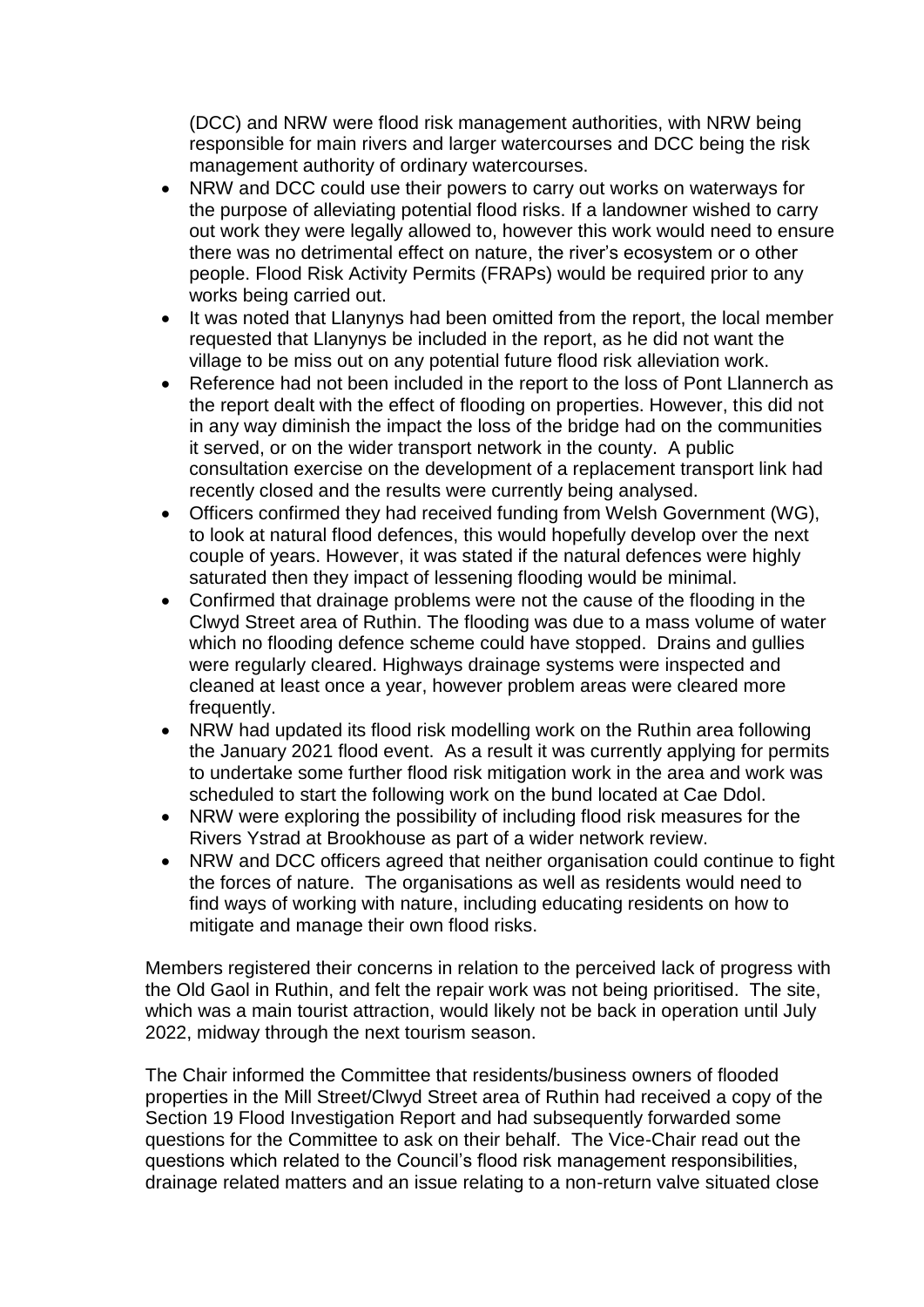to the Old Gaol. Officers advised that the issues regarding the Council's risk management responsibilities and drainage had already been explained during the discussion. The purpose of the non-return valve was to stop water from the River Clwyd from entering into the drainage system causing additional problems. The valve had operated as expected. The query relating to highway gullies being blocked had been dealt with during Stage 2 of the Council's Complaints Procedure and officers were not in a position to comment further at this stage as the matter may be referred to the Public Services Ombudsman for further investigation.

At the conclusion of an in-depth discussion it was:

# *RESOLVED: to –*

*(i) receive the findings and conclusions of the Section 19 January 2021 Flood Investigation Report; and to note the assurances given by Natural Resources Wales that the recommendations identified in its flood investigation reports would be carried out*

## **6 FLOOD RISK MANAGEMENT RESPONSIBILITIES IN RELATION TO THE RHYL CUT AND PRESTATYN GUTTER**

The Lead Member for Waste, Transport and the Environment, supported by the Head of Highways and Environmental Services (HHES) and the Flood Risk Manager presented the Flood Risk Management Responsibilities in relation to the Rhyl Cut and Prestatyn Gutter report (previously circulated) to the Committee. In addition to Denbighshire County Council officers three representatives from Natural Resources Wales (NRW) were in attendance for the discussion - Keith Ivens, Daniel Bryce-Smith and Paula Harley.

The report presented conclusions of the joint study, led by NRW, into whether improvements could be made to the management of the Rhyl Cut and Prestatyn Gutter, adjacent drains and sewers – a complex network of watercourses in the Rhyl and Prestatyn area, which comprised of natural watercourses, some of which had been modified as well as constructed waterways. The report also outlined each organisation's responsibilities in relation to flood management and flood mitigation.

Following the flooding that affected parts of Rhyl and Prestatyn in July 2017, NRW commenced a review of the hydrology, management and maintenance of Rhyl Cut and Prestatyn Gutter, which are classed as "main river" watercourses. Denbighshire County Council (DCC) and Welsh Water (WW) agreed to support NRW with the project, which would also hopefully provide a better understanding of how each organisation's assets interact, particularly during times of heavy rainfall.

The project was carried out in three phases.

(i) Phase 1 which involved a flood risk modelling study, to give NRW a better understanding of the hydrology of the river catchments.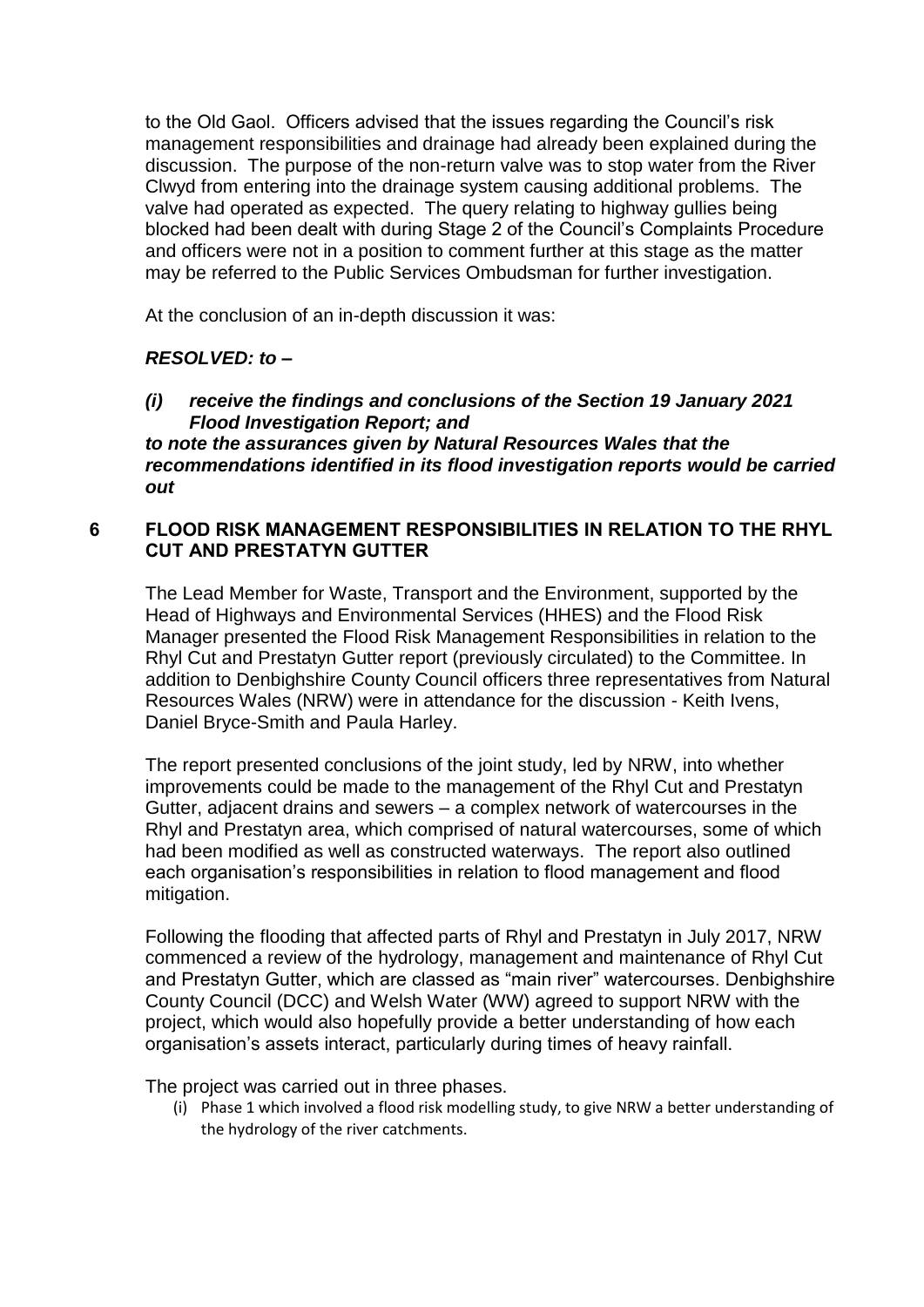- (ii) Phase 2 that resulted in a catchment management report, which took a broad overview of the management of Rhyl Cut and Prestatyn Gutter and the areas surrounding the two watercourses.
- (iii) Phase 3 built upon the recommendations within the Phase 2 management report and involved discussions within NRW's operational maintenance teams to consider the impacts of maintenance within different sub-reaches of the watercourses. There was still some work to carry out in terms of producing a comprehensive maintenance and management plan and this would require a process of public and stakeholder consultation.

The Committee was shown a presentation by NRW officers outlining the work which had been carried out by NRW, DCC and WW. The first three stages had now been delivered, the findings of which would allow flood risk management teams to develop long term management and maintenance strategies.

The approach which was taken for the third phase was an evidence-based one using detailed hydraulic modelling. This work had included an assessment on the impact of channel vegetation (roughness), bed levels, and blockages at key locations. This has improved NRW's understanding of localised maintenance and informed efficient risk-based management techniques within each sub-reach.

During the third phase NRW had also been able to identify potential opportunities for capital interventions to reduce flood risk. It recognised the current risk of flooding to the communities of Prestatyn and Rhyl and has plans in place to undertake a full appraisal of options for improvement works, commencing with a Strategic Outline Case (SOC) in 2022.

During the ensuing discussion:

- members thanked officers for the work which had been carried out, however some felt that aspects of the work should have been carried out sooner.
- NRW confirmed that issues such as the maintenance of property gardens and walls and the need to safeguard debris etc, from entering or falling into the Rhyl Cut and causing blockages was a matter for the riparian landowners i.e. individual property owners. NRW were not the owners of the Cut, it had permitted powers insofar as to undertake work to mitigate the risk of flooding from the watercourse. For this purpose, NRW had access points at certain locations along the Cut to enable it to gain access to undertake the necessary maintenance work. This avoided the need for it to seek the agreement of multiple riparian landowners in order to undertake essential flood maintenance work.
- The Monitoring Officer confirmed that he would liaise with the Council's Legal Services Department to confirm whether the Council was a riparian land owner for any part of the Rhyl Cut or Prestatyn Gutter.
- NRW officers confirmed that the annual programme of flood maintenance work was carried out on both the Cut and Gutter from late August onwards, once the bird nesting season had ended. The maintenance worked commenced on the lower reaches working up towards the higher reaches

The Committee:

**RESOLVED** *subject to the above observations to:*